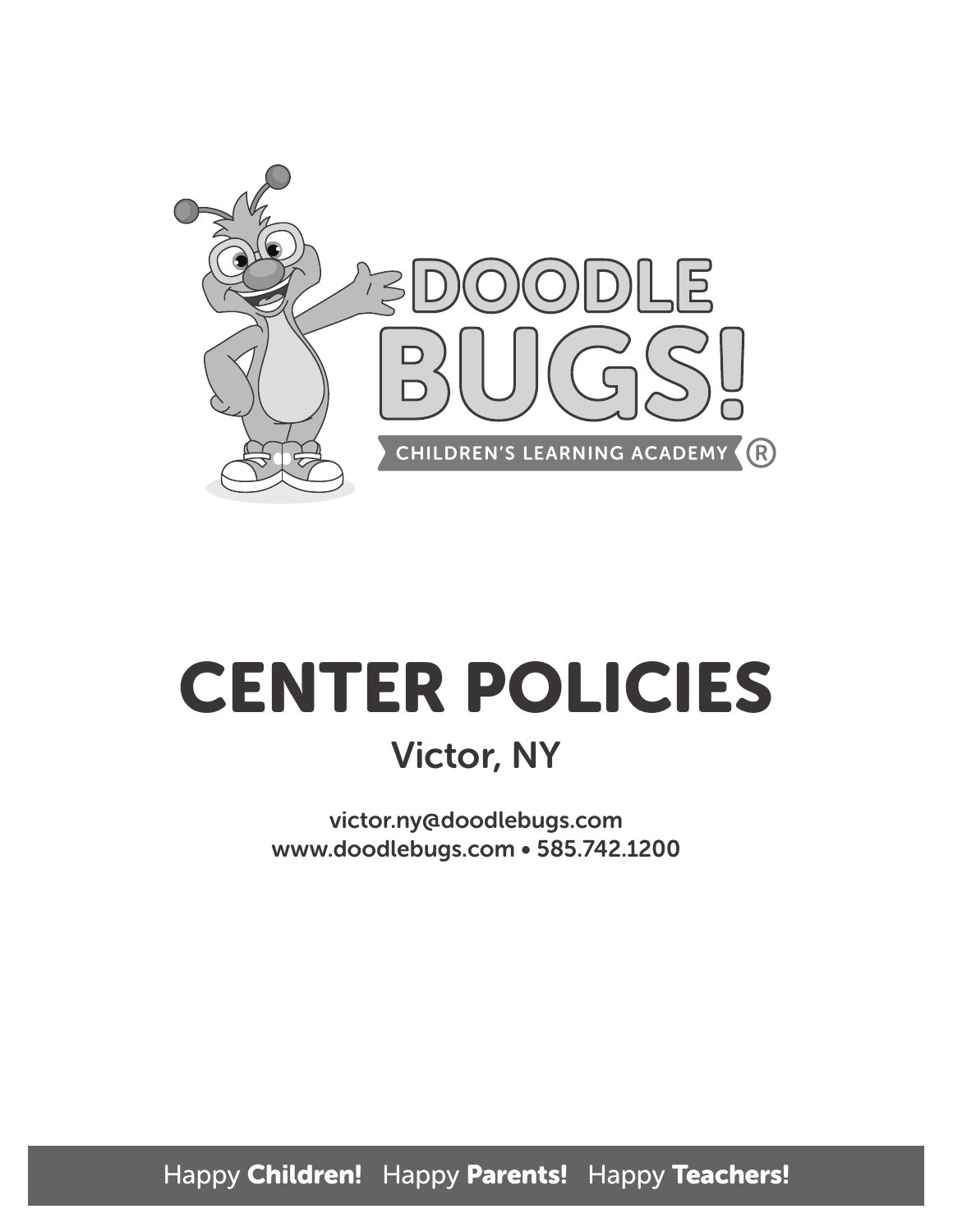

## **TABLE OF CONTENTS**

## **GENERAL POLICIES**

| Arrival & Departure Times; Pick-up Authorizations 4  |  |
|------------------------------------------------------|--|
|                                                      |  |
| Babysitting After Hours: Procurement Fee 5           |  |
|                                                      |  |
|                                                      |  |
|                                                      |  |
|                                                      |  |
| Child Abuse & Maltreatment - Identifying/Reporting 6 |  |
|                                                      |  |
|                                                      |  |
|                                                      |  |
|                                                      |  |
|                                                      |  |
|                                                      |  |
|                                                      |  |
|                                                      |  |
|                                                      |  |
|                                                      |  |
|                                                      |  |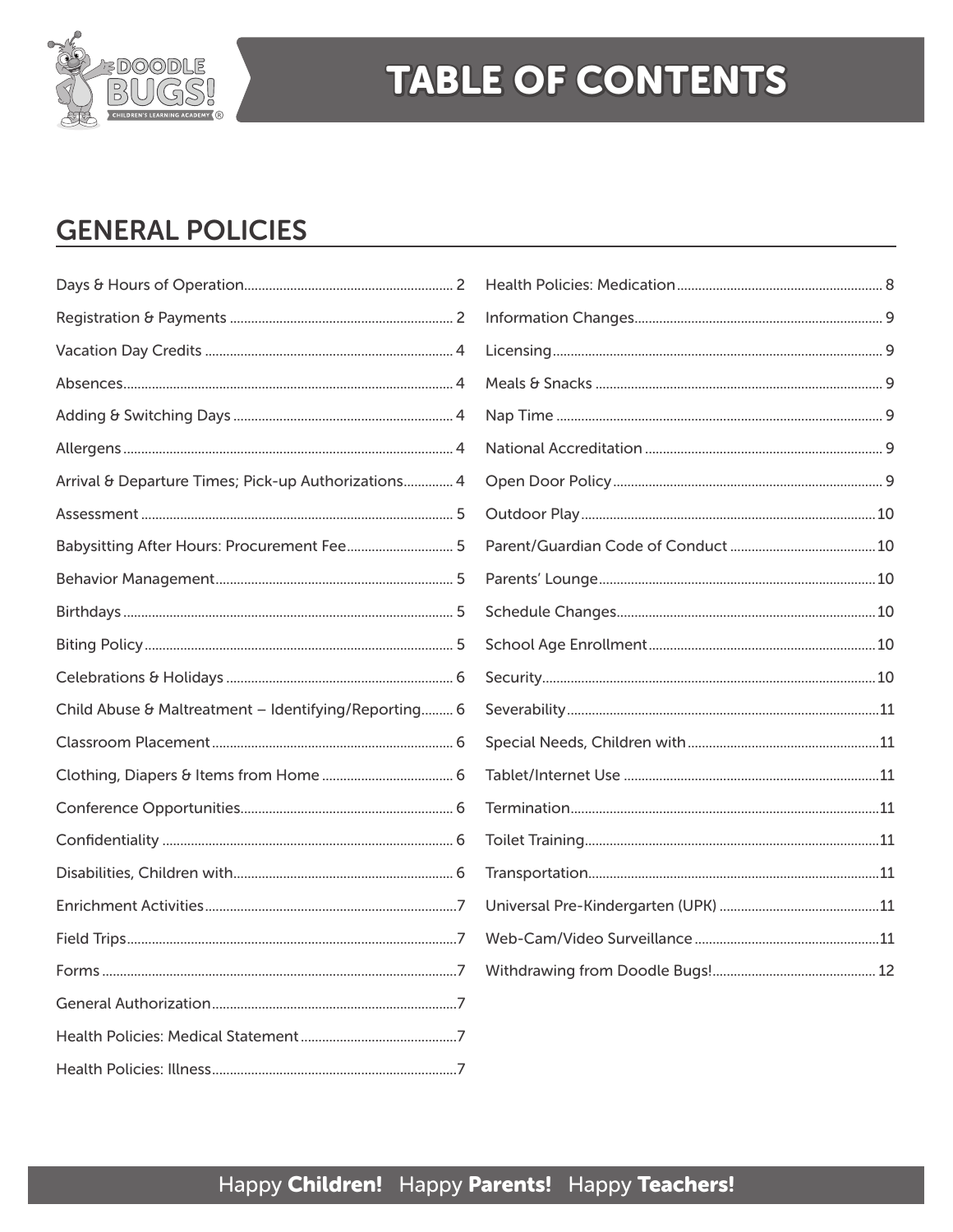#### Please read our policies entirely before you enroll your child into our program.

We cannot make exceptions to our policies under any circumstance, so please feel free to call the Center Director with any questions. Each Doodle Bugs! center operates independently and programs vary by location. Doodle Bugs! reserves the right to modify center policies and tuition rates when necessary. Parents are responsible for maintaining a current copy of the center policies; copies are available online and at the center.

## DAYS AND HOURS OF OPERATION

#### **CENTER HOURS**

- Our center is open Monday through Friday, from 7:15 am to 5:30 pm.
- Children must be picked up by 5:30 pm. A late fee of \$10.00 is assessed every 10 minutes, beginning promptly at 6:30 pm. The late pick-up fee will be automatically charged to your account.

#### **EXTENDED CARE**

• Tuition rates include a maximum of 10 hours of care per day. \$10 per hour will be billed to your account if you exceed the 10 hour maximum.

#### **HOLIDAYS**

- We are closed on the following holidays:
	- Labor Day Friday after Thanksgiving Christmas Day New Year's Day Independence Day
	- Thanksgiving Day Christmas Eve New Year's Eve Memorial Day
- If the holiday falls on a weekend, we will be closed on the closest regular workday.
- Tuition accounts will not be credited for holidays. This policy is standard with most reputable child care centers in the area and reflects the center's ongoing operating expenses.
- The School Age Program follows the Victor Central School District calendar for pre-planned closings.
- **WEATHER & EMERGENCY CENTER CLOSINGS**
- In the event of inclement weather or other emergency situation, every effort will be made to keep the center open. If the center must close, we will provide notification via Tadpoles. It is the parent's sole responsibility to keep all emergency contact information up to date.
- While it is impossible to anticipate every circumstance of a potential emergency, we do have the following general guidelines in place:
	- *• At all times:*
		- In the event of a utility outage (power, gas, and/or water) prior to 7:15 am, the opening of the center will be delayed. - If still without utility service at 11:30 am, the center will remain closed for the day.
	- *• During the winter months:*
		- In the event of a utility outage during normal business hours, the center will announce its' decision to close after 30 minutes.
		- Parents will be notified by phone and required to pick up their children.
	- *• During the summer months:*
		- In the event of a power outage during normal business hours, the center will remain open. As a courtesy, parents will be notified after 60 minutes.
		- In the event of a water outage during normal business hours, the center will announce its' decision to close after 60 minutes. Parents will be notified by phone and required to pick up their children.
- If a classroom or our center closes due to the weather, utility outage, or emergency situation, regular tuition charges will apply. For closures which extend beyond 7 days, 50% of regular tuition charges will apply. This policy is standard with most reputable child care centers in the area and reflects the center's ongoing operating expenses.
- If the center needs to be evacuated in an emergency, we would relocate to the DiMarco owned facility at 7385 State Route 96. Parents would be notified via Tadpoles™.

## REGISTRATION & PAYMENTS

#### **INITIAL REGISTRATION**

- Upon registration, your account will be billed a one-time registration fee and a security deposit.
- Payment of the registration fee and security deposit is due upon registration and is required to secure your child's enrollment in our program.
- Payment of the first week's tuition is due by the Friday prior to the first week of attendance and is required to begin attendance.
- If you decide not to begin enrollment, your registration fee and security deposit will not be refunded.
- Upon registration and throughout enrollment, parents must notify the center in writing of any special needs, including but not limited to allergies, medical conditions, dietary restrictions and disabilities; such knowledge is necessary to provide proper care for your child.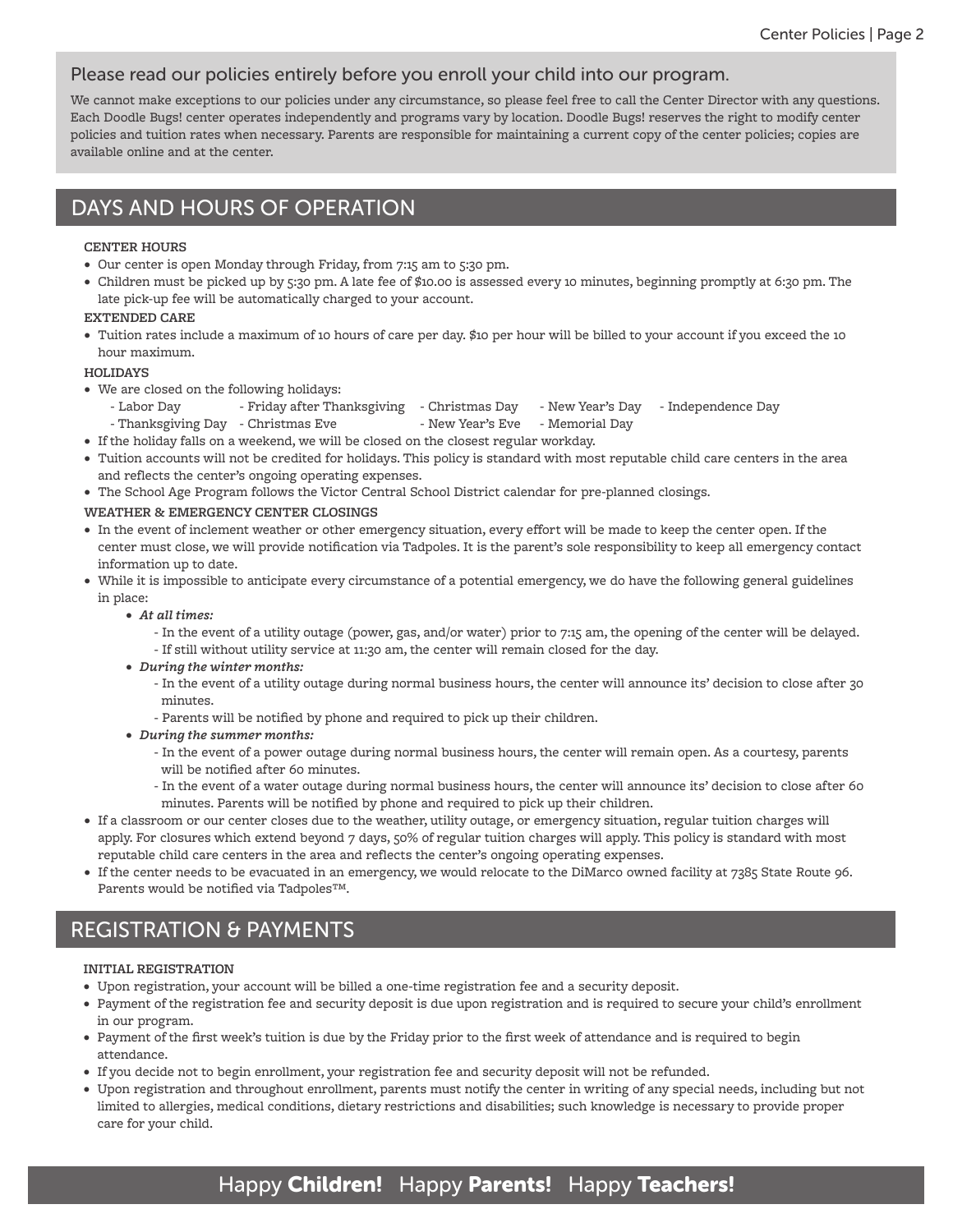#### **ANNUAL ENROLLMENT**

- Annual enrollment is required for School Age programs. Enrollment contracts are distributed in February and must be returned by the specified deadline to secure enrollment for the upcoming academic year.
- After submitting the Enrollment Contract, if you decide not to begin Fall enrollment, your security deposit will not be refunded.

#### **SUMMER CAMP REGISTRATION**

- *• Children enrolling for kindergarten for the upcoming school year through age 12 are eligible for Summer Camp enrollment:*
	- Pre-select a summer schedule which meets your family's needs for the summer by completing the Summer Camp Enrollment Contract (ages 5-12). Return the Summer Camp Enrollment Contract to the Center Director, with your child's first week's tuition and the appropriate security deposit.
	- Your security deposit is an amount equal to the weekly tuition rate for your last week of attendance.
	- There is no registration fee for Summer Camp.
	- Enrollment termination requires a two week notice. Failure to provide proper notice will automatically forfeit your security deposit and tuition charges still apply.
	- Summer Camp tuition may be paid weekly, biweekly, or monthly as long as it is in advance. Payment is due by the Friday for the up-and-coming week.
- *• Optional summer holding fee:*
	- Families have the option of paying a "holding fee" equal to 50% of their current tuition rate during the Summer Camp weeks, if they do not plan to attend for the summer. The Holding Fee Agreement must be signed by March 31st to select this option and guarantees your spot for Fall enrollment.
	- If your child attends full-time and you wish to change to part-time (MWF or TTH) for the Summer Camp weeks, the charge will be the regular tuition for the days attended and a holding fee equal to 50% of the difference between parttime tuition and full-time tuition.

#### **PAYMENTS**

- *• Tuition is due in advance:* Tuition may be paid weekly, biweekly, or monthly as long as it is in advance. Payment is due by Friday for the up-and-coming week. If your payment is late, a late fee of \$10.00/day will be automatically charged to your account.
- *• Automatic ACH Payments:* For your convenience, we accept ACH debits from checking accounts, savings accounts and flexible spending accounts. By enrolling in 'Automatic Payment' you are agreeing to have your account automatically debited on a weekly basis. Enrolling in 'Automatic Payment' requires completion and submission of the 'ACH Debit Authorization' form, providing a voided check, and compliance with all terms out-lined therein. ACH payments returned unpaid from your bank will result in a \$45 Returned Item Fee billed directly to your account. Appropriate late payment charges will also apply. The Center Director reserves the right to require you to make future payments by cash, money order or certified check.
- *• Credit Card Payments:* For your convenience, you may choose to enroll in our automatic weekly payment program. Our administrative office will charge the appropriate tuition amount each week to your credit card\*. Authorization forms are available at the front desk.
- *• My Procare:* Mobile, online credit card\* payment option. See the Center Director for additional information.
- *• Account Receipts and Statements:*
	- Current Account Information: You may view your payment account on the check-in monitors when signed in as 'Primary Guardian'. For record keeping purposes, the person who signs the enrollment contract is designated as the 'Primary Guardian'. You may also request printed weekly and/or monthly statements.
	- Past Account Information: You may request a year-end statement for tax purposes, given that your account is paid up to date.

*\*Those paying by credit card will be subject to a convenience fee.*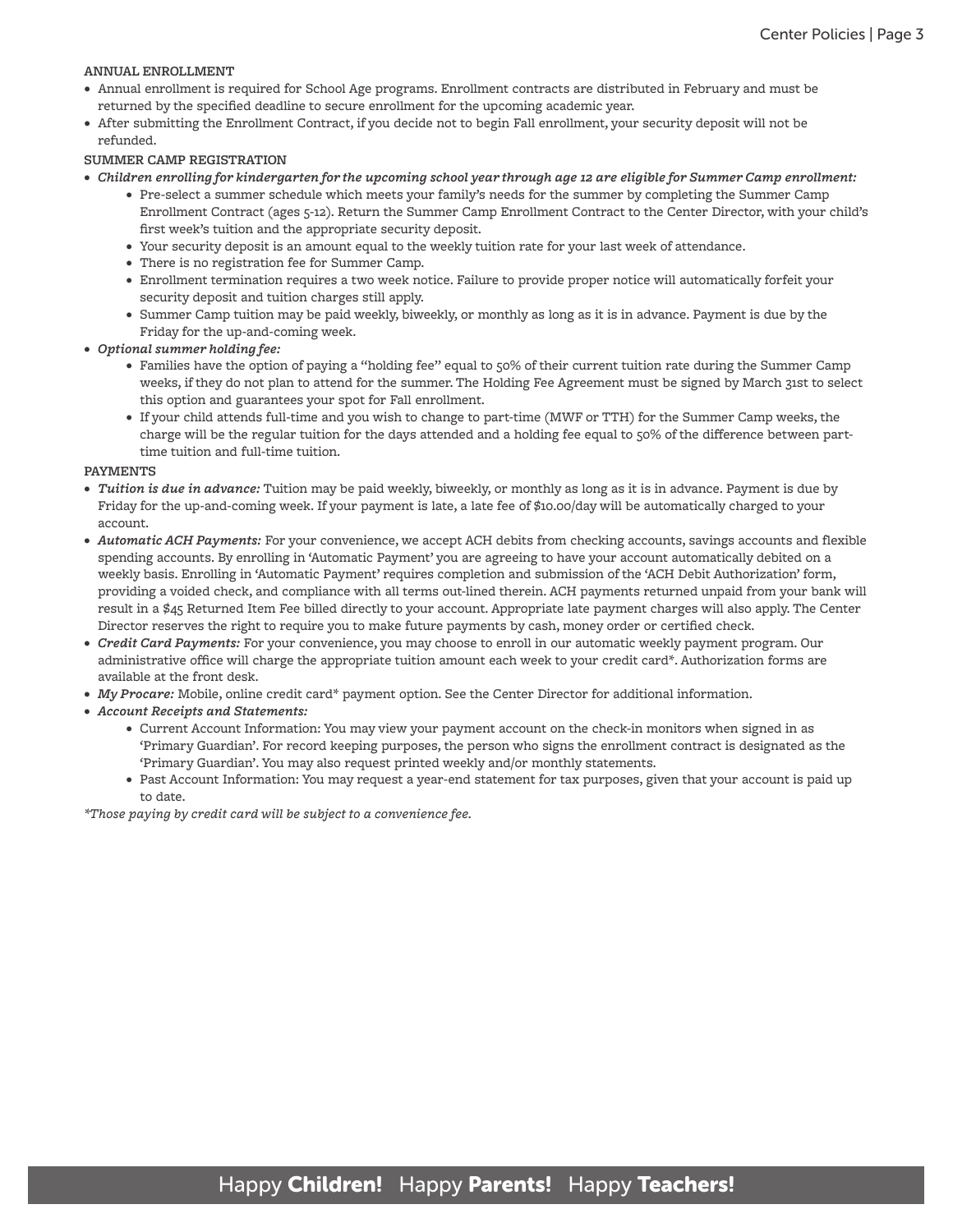## VACATION DAY CREDITS

- You will receive vacation day credits to use towards pre-planned absences. One vacation day credit equals 50% of your average daily tuition rate.
- Families who begin attendance prior to November 1st will receive one week of vacation day credits on November 1st and an additional week of vacation day credits on April 1st.
- Families who begin attendance after November 1st but prior to April 1st will receive one week of vacation day credits on April 1st.
- Any unused vacation day credits expire each year on October 31st .
- A "week" is considered the number of days your child is contracted to attend in a typical week. For example, if your child is enrolled three days per week, one week equals three vacation day credits.
- Only one vacation day credit may be used per day.
- Vacation day credits cannot be applied to an account balance.
- The number of available vacation day credits will be prorated with approved schedule changes.
- If you withdraw from our program, your available vacation day credits will expire on your child's last day of enrollment.
- After your vacation credits have been used, your account will not be credited for any additional absences.
- School Age children do not receive vacation day credits, since we do not charge tuition for the pre-planned closures on the district calendar.

#### **HOW TO APPLY THESE CREDITS**

- If you are planning a vacation, please complete a Vacation Credit Form at the center and place it in the tuition box.
- Vacation credit slips must be submitted at least two weeks before your vacation to receive a tuition credit.
- Your tuition account will be credited the week after your confirmed absence.

## GENERAL CENTER POLICIES (Listed Alphabetically)

#### **ABSENCES**

- We provide vacation day credits with proper advance notice as outlined in the Vacation Policy section.
- We do not provide tuition refunds or reductions for absences due to illness or other reason. This policy is standard with most reputable centers, given that centers' operating expenses remain constant.
- As a courtesy, we request that you call the center to inform us if your child will be absent. Your notification allows our teachers to begin the daily activities on time and eases our concern for your child's well-being.

#### **ADDING & SWITCHING DAYS**

- You may add additional days to your child's schedule, provided that space is available and your account is paid up-to-date. Please call the Center Director as soon as you know that you will need child care for an additional day. If you add a day, your account will be charged the appropriate tuition fee. Refunds will not be given should your child not attend on this added day for any reason.
- Switching days cannot be permitted, as it is difficult to schedule teachers, plan menus and run an efficient center.

#### **ALLERGENS**

- Doodle Bugs! cannot guarantee an environment free of any allergens, including peanuts, peanut oil and peanut dust. It is impossible to control the peanut residue that can linger on children's hands, on classroom furniture, or on items that children bring from home. We do attempt to minimize the risk of allergen exposure by:
	- Prohibiting the sharing of food or utensils;
	- Requiring store-bought treats/food items with ingredients listed, and
	- Washing and sanitizing tables where meals are served.
- Parents of children with allergies should consult with their physician and with the Center Director to properly assess the child's needs, and his/her ability to participate in the Doodle Bugs! program. Students with allergies must have an 'Allergy Action Plan' on file.

#### **ARRIVAL & DEPARTURE TIME; PICK-UP AUTHORIZATIONS**

- Your child must be escorted into the building every morning, signed in and taken to the appropriate classroom. Please hang up your child's jacket and remove his/her boots when entering the classroom.
- Your child will be released only to those persons specified on the signed parental agreement form; valid photo identification is required. No person under the age of eighteen, including family members, may pick up your child from the center.
- In shared custody or divorce situations, parents should provide a mutually agreeable list of persons authorized to pick-up. If a mutually agreeable list is not provided, Doodle Bugs! will allow parents, stepparents and grandparents to pick-up, unless otherwise prescribed by the court of jurisdiction.
- Parents are responsible for keeping their pick up authorization information up-to-date. The center must also be notified in writing if someone other than those authorized will be picking up your child from the center.
- When leaving, please sign out your child and take his/her belongings home (art projects, notes and toys from home).
- After signing out, you are welcome to stay and enjoy our center with your child, however you assume complete responsibility for your child's supervision when doing so.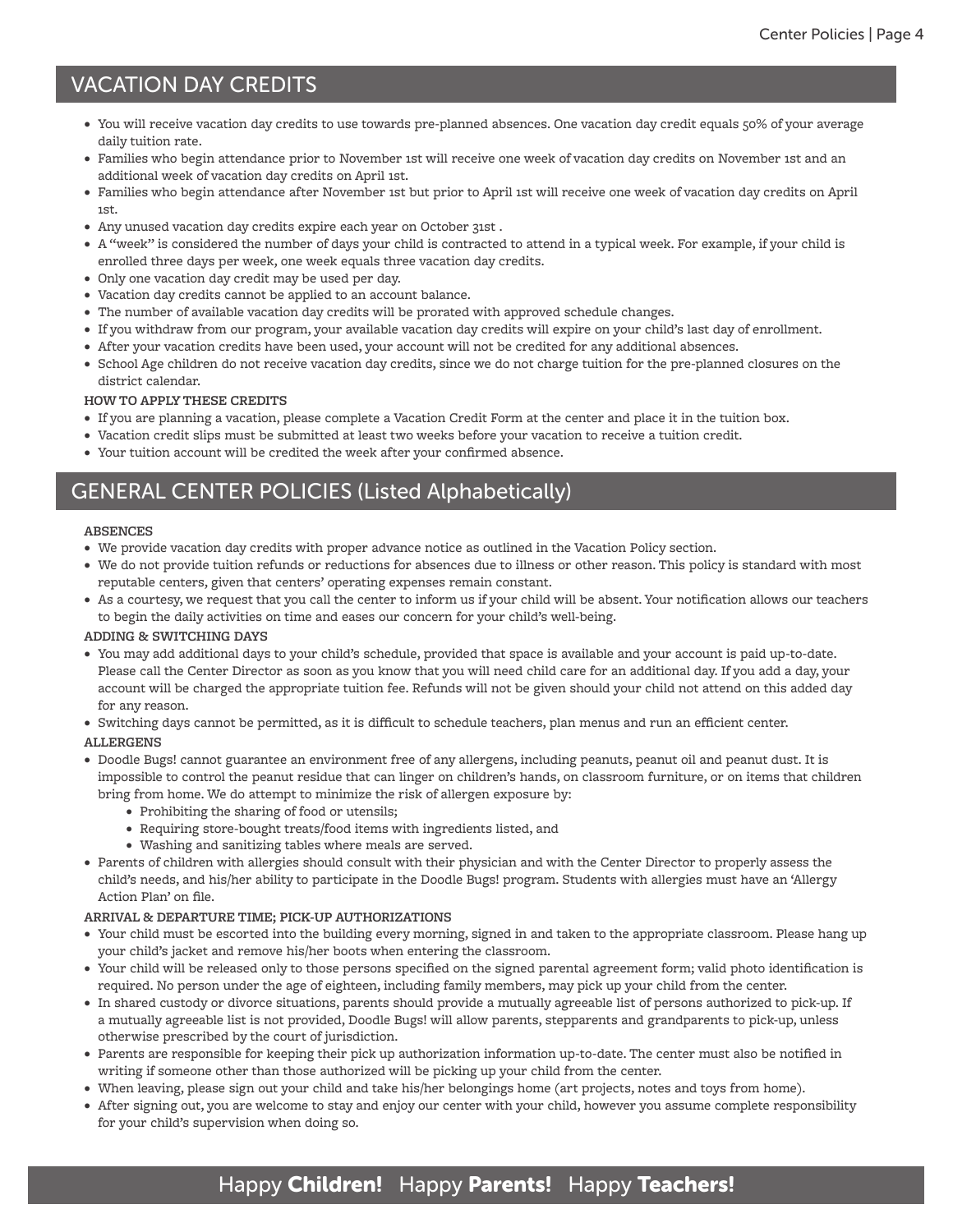#### **ARRIVAL & DEPARTURE TIME; PICK-UP AUTHORIZATIONS (continued)**

- Arrival and pick-up times often become very busy. Please make an appointment with the Center Director, for lengthy discussions concerning your child.
- Our parking lot can be a busy place at certain times of the day. Please help us in providing a safe environment by holding your child's hand at all times and driving slowly in our parking lot.

#### **ASSESSMENT**

- Daily observation of your child's participation in classroom activities provides our faculty with insight about his/her developmental growth. Specifically, our faculty documents your child's demonstration of age-appropriate behaviors and characteristics as a means of assessing his progress.
- Observations are recorded on monthly checklists, and filed in your child's individual assessment portfolio. This file is kept in your child's classroom, and is always available for your review.

#### **BABYSITTING AFTER HOURS; HOLD HARMLESS; PROCUREMENT FEE**

- We discourage our employees from making babysitting arrangements with enrolled families.
- If you enter into an agreement with a Doodle Bugs! employee to babysit your child outside of our center:
	- You understand that the sitter enters such agreement as a private citizen and not as an employee of Doodle Bugs!.
	- Doodle Bugs! does not assume any responsibility for its employees in any such agreement.
	- You agree to hold Doodle Bugs! harmless for any action which results from such arrangement.
	- If you enter into an independent child care arrangement with a Doodle Bugs! employee during your child's enrollment period at Doodle Bugs! or within 6 months thereafter, and this arrangement results in our employee leaving our company, you will be billed a \$2,500 procurement fee (finder's fee). You also agree to the conditions set forth above.

#### **BEHAVIOR MANAGEMENT**

- Doodle Bugs! is committed to the well-being of each and every child. In order to provide a safe, loving, and stimulating environment for all enrolled children, we expect a reasonable degree of cooperation from each child and parent. We believe every child has the potential to learn appropriate behavior within a high quality learning environment, with guidance from their teachers and opportunities to practice appropriate behavior.
- Our position is influenced by the Pyramid Model, which is developed using evidence based best practices in early childhood. It is focused on building positive relationships, developing nurturing environments, teaching social skills, empathy and emotional vocabulary, and providing individualized supports when needed. Teachers are also trained to utilize reasonable consequences. This means that the consequence is directly related to the action such as helping to tape a book that was ripped. This helps children better understand the effect of the behavior and how to best resolve it.
- If challenging behaviors recur regularly and typical responses (such as redirection or substitution) seem ineffective, a parent/ teacher/director conference will be held to discuss the situation and determine strategies for success. In rare circumstances where there is little or no improvement and a child' behavior becomes a detriment to the group, termination of enrollment may become necessary.
- In all situations, our faculty will partner with you to help your child build competence and confidence in his understanding of our shared classroom rules (Be Safe, Be Kind). We ask that you join us in modeling appropriate positive behavior for all children in our care, use reasonable consequences, and avoid using developmentally inappropriate language or harsh discipline strategies at the center.

#### **BIRTHDAYS**

- Doodle Bugs! is happy to provide everything you need to celebrate your child's birthday at the center. Our 'Doodle Birthdays' program includes: birthday cake, birthday decorations, a doodle birthday t-shirt and a photo of your child enjoying the celebration. There is no charge for Doodle Birthdays.
- Our company policy prohibits homemade treats. You may opt to bring in a store-bought cake or snack. If you intend to supply a special treat, please let us know ahead of time.

#### **BITING POLICY**

- While biting is a common developmental stage, particularly for toddlers who may use biting as a form of communication, it is nonetheless an unpleasant and unacceptable behavior. Our faculty strives to minimize biting incidents by providing a safe, supervised environment and by empowering children to use more acceptable means of communication. However, despite our best efforts, it is likely that your child may be bitten at some time.
- When a biting incident occurs, our faculty's first priority is tending to the needs of the child who has been bitten and to help the child who bit better understand his actions. Teachers often include the child who bit in their efforts to comfort the child who was bitten to teach kindness and empathy (i.e., by taking notice of their feelings, giving a hug, apologizing when developmentally appropriate, and/or offering an ice pack or cold compress). We will also document the incident on our center's Biting Report, which is shared with each set of parents.
- We do maintain confidentiality in all biting incidents, so the report will not include the name of the other child who was involved.
- If your child bites, our faculty will work with you to try to help your child move past this stage in development. Staff members will work with the child to replace the act of biting with a more appropriate outlet when a child feels the need to bite. However, if the behavior does not improve in a reasonable amount of time, termination of enrollment may be necessary.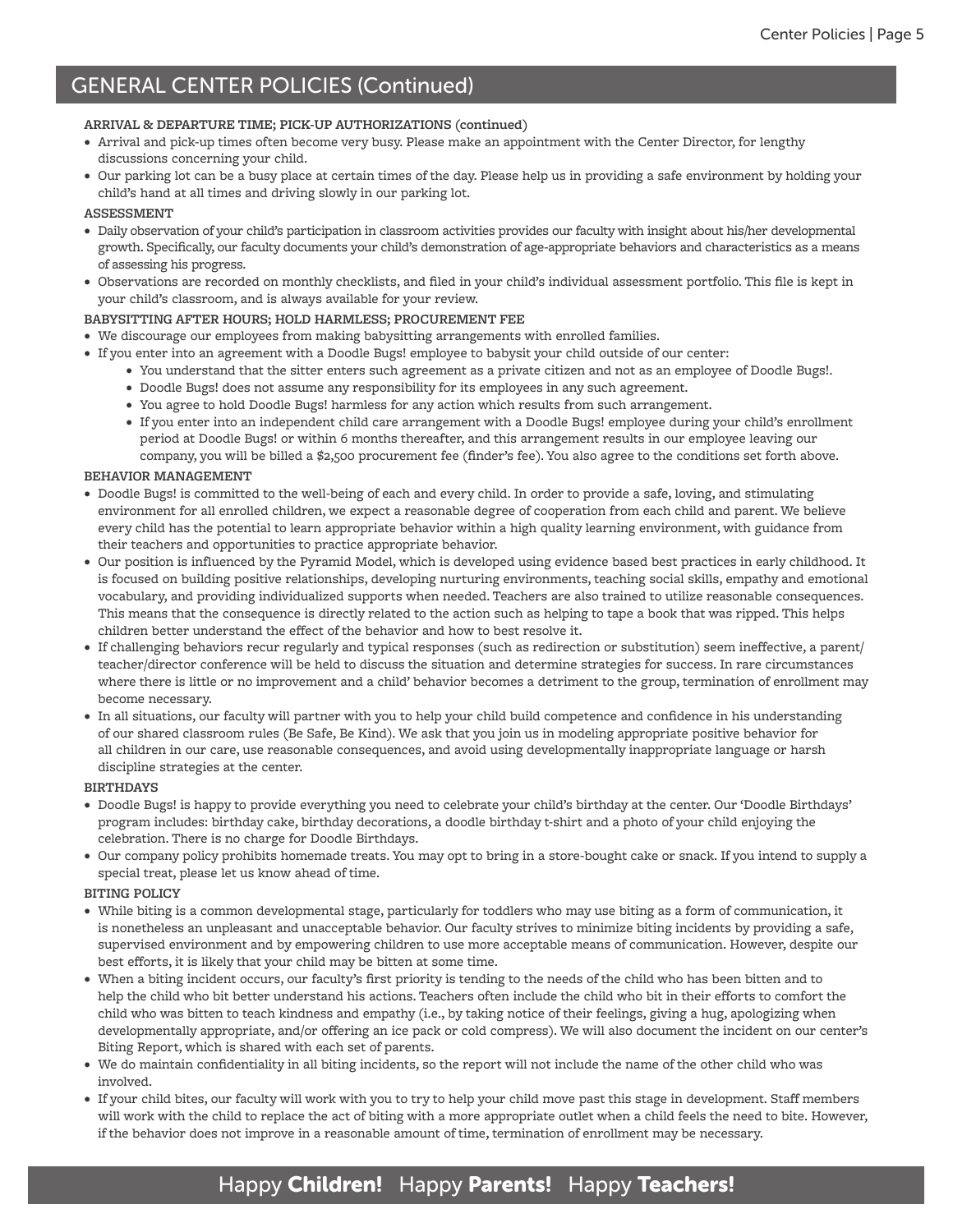#### **CELEBRATIONS & HOLIDAYS**

- Our students are a diverse community of learners. We embrace opportunities to introduce the children to customs, traditions, holidays, and other celebrations that are important to their peers.
- You are encouraged to share your family's experiences with your child's class, and are always invited to participate in our celebrations and events.

#### **CHILD ABUSE AND MALTREATMENT – IDENTIFYING AND REPORTING**

- Center Responsibilities: In the event of suspected child abuse or maltreatment, Doodle Bugs! will share information regarding the child and family with the appropriate agencies, as required by various federal and state statutes and regulatory rules. All faculty members participate in 'Identifying and Reporting Child Abuse and Maltreatment' training and are therefore identified as Mandated Reporters.
- Family Resources: Reports of suspected child abuse or maltreatment should be made immediately -- at any time of the day and on any day of the week -- by telephone to the New York Statewide Central Register of Child Abuse and Maltreatment (sometimes referred to as the State Central Register or SCR) at 1-800-342-3720. The Child Protective Specialist who answers your call will ask you for as much information as you can provide about both the suspected abuse or maltreatment and the family about which you are calling. Even if you have very little information available to you, please call the SCR. The specialists will analyze the information you do have and determine if it is sufficient to register a report.
- Adverse Childhood Experiences (ACEs): Doodle Bugs! partners with OCFS to educate parents about ACEs, Adverse Childhood Experiences. ACEs are stressful or traumatic events, such as neglect and/or violence during childhood. ACEs are strongly related to brain development and a wide range of health problems throughout a person's lifetime. For more Information If you or a loved one has experienced ACEs, please visit: ocfs.ny.gov/ACEs.

#### **CLASSROOM PLACEMENT & TRANSITION**

- Doodle Bugs! accepts children ages 6 weeks through 12 years. Upon enrollment, your child will be placed in the appropriate classroom based upon his or her chronological age.
- For brief periods of time in the early morning and late afternoon, certain age groups may be combined. Please ask the center director for specific information on which classroom your child should be dropped off and picked up from.
- Your child's advancement to the next classroom will be based on his or her chronological age, developmental readiness, and availability of space. To help children feel comfortable in new classroom placements, they are introduced to the new classroom teacher and visit the new classroom for short periods of time in the weeks preceding the transition. You will receive a 'What Happens Next' notice from the Center Director prior to the transition.

#### **CLOTHING, DIAPERS & ITEMS FROM HOME**

- *• Infants:* Please provide an adequate supply of disposable diapers and wipes. Additional items should include bibs, ointments, at least two changes of labeled clothing and appropriate outdoor wear.
- *• Toddlers:* Please provide an adequate supply of disposable diapers and wipes. You should also provide two changes of labeled clothing and appropriate outdoor wear.
- *• Ages 3-5:* Please keep a complete set of labeled clothing at the center. If you bring home a soiled set of clothing, please replace the extra set the next day. Please provide the appropriate outdoor clothing for each season.
- *• School Age:* Please provide appropriate outdoor clothing for each season.
- We use messy art and craft supplies everyday to produce our masterpieces. Smocks are provided, but please dress your child appropriately for everyday art and craft activities. Our products claim to be washable, however Doodle Bugs! is not responsible for damaged clothing.
- During rest time, a favorite blanket and/or stuffed animal is welcome; these items should be small enough to fit inside your child's cubby space. Please launder your child's blanket on a weekly basis.
- Your child may bring in one small toy from home; this item should be small enough to fit in your child's cubby space.
- Doodle Bugs! is not responsible for lost items.

#### **CONFERENCE OPPORTUNITIES**

- Individual conferences with your child's teacher are always available upon request, as are meetings with the Center Director; either meeting can be arranged by speaking with the Center Director.
- We also invite you to take advantage of scheduled conference opportunities with the classroom teacher. The conferences are in November and March for Preschool and Pre-K classrooms and February for Toddler classrooms. We also encourage parents to participate in our Open Houses.

#### **CONFIDENTIALITY**

- Doodle Bugs! respects the right of each family to privacy and confidentiality. If your child is involved in an altercation with another child, Doodle Bugs! will not reveal the identity of the other child involved. This policy is consistent with state child care regulations.
- We will not share information relating to your child and family with unrelated third parties for their marketing purposes.

#### **DISABILITIES, CHILDREN WITH**

• Doodle Bugs! complies with the Americans with Disabilities Act (ADA) and we will provide reasonable accommodations for children with disabilities.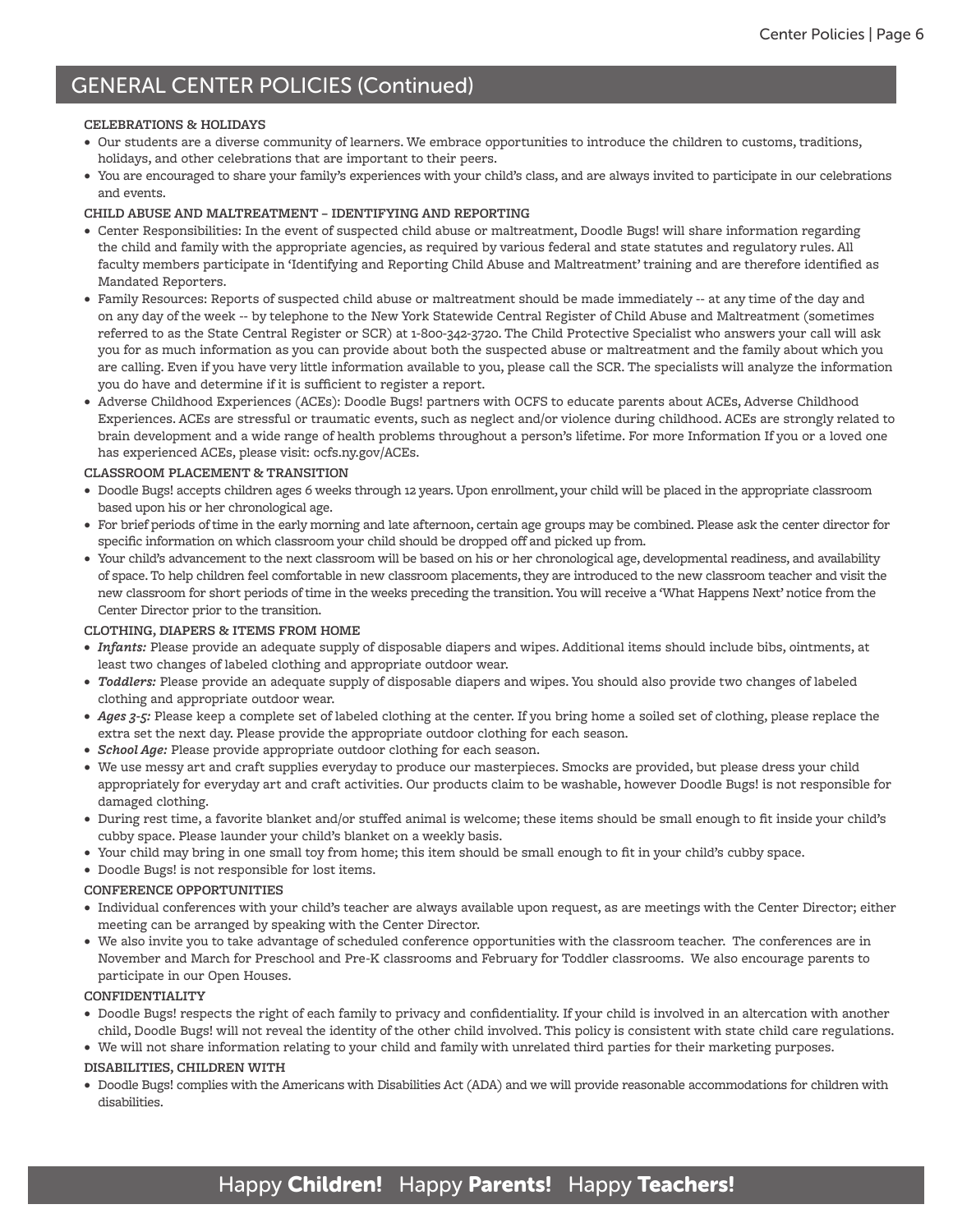#### **DISABILITIES, CHILDREN WITH (continued)**

- Doodle Bugs! will make an individualized assessment about whether we can meet the particular needs of the child without fundamentally altering our program. In making this assessment, Doodle Bugs! will not react to unfounded preconceptions or stereotypes about what children with disabilities can or cannot do, or how much assistance they may require. Instead, Doodle Bugs! will speak with the parents or guardians and any other professionals (such as educators or health care professionals) who work with the child in other contexts.
- Doodle Bugs! may exclude children with disabilities from our program if their presence would pose a direct threat to the health or safety of others or require a fundamental alteration of our program.
- The ADA generally does not require child care centers to hire additional faculty or provide constant one-to-one supervision of children with disabilities.
- If special services are required beyond Doodle Bugs! legal obligation, and we choose to provide such services, we will charge the parents or guardians accordingly.

#### **ENRICHMENT ACTIVITIES**

- Children enrolled in our Preschool and Pre-K programs will be enrolled in Tae Kwon Do and Doodle Dance at no additional charge (if offered on your child's scheduled days of attendance). Please see your Center Director for a list of days and times for this program.
- All children in the infant and toddler program will be enrolled in Music Rocks® at no additional cost (if offered on your child's scheduled days of attendance). Please see your Center Director for a list of days and times for this program.
- Introductory Spanish, Full STEAM Ahead by Doodle Bugs!, and age-appropriate technology are integrated into our curriculum and are included in our tuition.

#### **FIELD TRIPS**

- On-site field trips complement our educational program for all ages, and include visits from local cultural organizations as well as magicians, puppeteers and other entertainers.
- Off-site field trips are an exciting addition to our program for kindergarten-bound Pre-k students and school-age children. Transportation for these trips is provided by hired transportation.
- To insure the safety of all participants, children who participate in off-site field trips must be at least kindergarten-bound, weigh at least 40 pounds, and be reliably toilet trained.
- In advance of each trip, you will be informed of the details, including any applicable fees. You will be required to sign a written permission slip for each field trip and a Transportation Consent Form.

#### **FORMS**

• Certain Doodle Bugs! forms, including the required medical forms, are available on our website. Visit www.doodlebugs.com to view the forms that are currently available online; all other forms are available at the center.

#### **GENERAL AUTHORIZATION**

- By enrolling your child at Doodle Bugs!, you are granting permission for your child to:
	- Take part in all program activities including the use of all indoor and outdoor equipment.
	- Be photographed or videotaped in connection with daily program activities, and have these images displayed in the center, in social media, in Doodle Bugs! advertisements and promotional materials, in news stories, and used for enrolled families' personal use.

#### **HEALTH CARE PLAN**

- Childcare Centers are required to create and implement a Health Care Plan to protect and promote the health of children in the center. The program's health care plan is available in the Parent's Lounge or at the following link: www.doodlebugs.com/nyshealth-care-plans.
- A current list of all faculty certified to administer medication to children as well as those certified in Infant/Child CPR, First Aid and AED is available in the Parent's Lounge.

#### **HEALTH POLICIES: MEDICAL STATEMENT**

- Your child must maintain an up-to-date medical form, which requires a current physical and updated current immunization record for your child. Your pediatrician must use state approved medical forms (available at www.doodlebugs.com). Per NYS Public Health Law 2164, children who do not meet immunization compliance or children who cannot provide an approved immunization exemption will be excluded from care.
- Children with asthma and/or allergies are required to have the appropriate 'Action Plan' on file. The 'Asthma Action Plan' and 'Allergy Action Plan' forms are provided in the enrollment packets; additional copies are available from the Center Director.
- Please note that lead-screening is required at one and two years of age. We recommend that you ask your physician about a leadscreening test for your child.
- It is the parent's sole responsibility to notify the center in writing immediately of any changes concerning allergy and health issues.

#### **HEALTH POLICIES: ILLNESS**

- In the event your child becomes sick or injured while at the center, you will be promptly notified by phone. We expect that you will come to the center as quickly as possible to take your child home.
- We are a center for healthy children. A child who is not well does not benefit from our program and can adversely affect the health of the class. If you have doubts about your child's health, please keep your child home and contact your family doctor.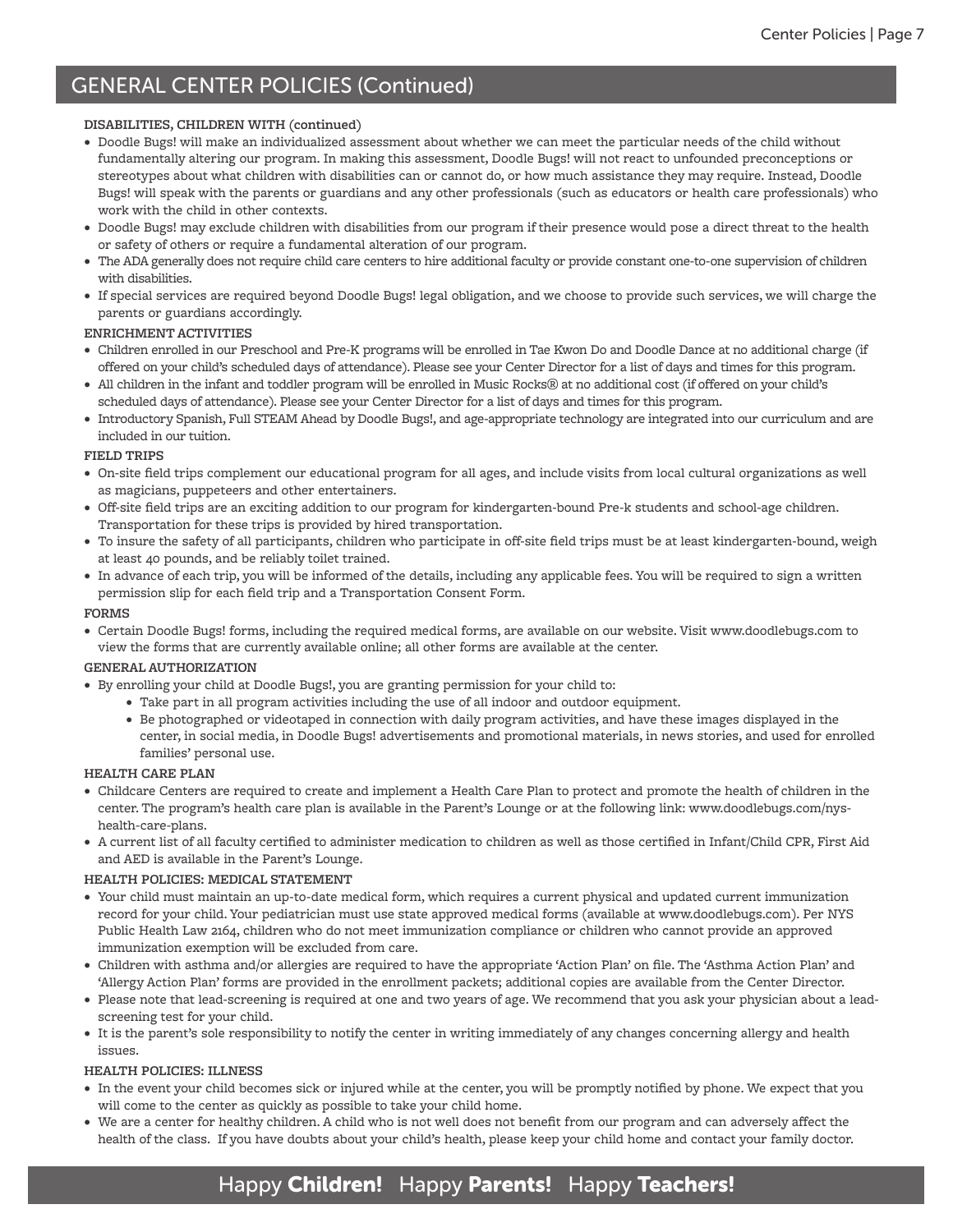#### **HEALTH POLICIES: ILLNESS (continued)**

- In the event that any of the following occur, we ask that you keep your child at home:
	- Temperature of 100° or higher taken axillary (armpit) or measured by an equivalent method
	- Any fever accompanied by:
		- A deep cough,
			- Earache or draining ear,
		- Spasms of cough, or
		- Sore throat
	- Diarrhea or vomiting (your child must be free from these symptoms for 24 hours before returning to school)
	- A rash of any kind until diagnosed, treated or declared harmless by a physician
	- Red, runny or matted eyes this might be Pink Eye (Conjunctivitis)
	- Severe colds with purulent discharge

#### Childhood Illness Chart

| Illness                                                                | For your child's comfort & well-being, s/he may return when approved by a physician or: |  |
|------------------------------------------------------------------------|-----------------------------------------------------------------------------------------|--|
|                                                                        |                                                                                         |  |
|                                                                        |                                                                                         |  |
|                                                                        |                                                                                         |  |
|                                                                        |                                                                                         |  |
|                                                                        |                                                                                         |  |
|                                                                        |                                                                                         |  |
|                                                                        |                                                                                         |  |
|                                                                        |                                                                                         |  |
|                                                                        |                                                                                         |  |
|                                                                        |                                                                                         |  |
|                                                                        |                                                                                         |  |
|                                                                        |                                                                                         |  |
| Four sure illusion ust listed above ulavas contrat the Contou Divestor |                                                                                         |  |

*For any illness not listed above, please contact the Center Director.*

#### **HEALTH POLICIES: MEDICATION & TOPICAL OINTMENTS (NEW YORK LOCATIONS)**

- Over-the-counter topical ointments such as diaper or first aid creams, sunscreen or insect repellent may be applied to your child with written parent permission.
- *• Benadryl Policy for infants younger than 18 months of age:* Doodle Bugs! recommends that every infant have a valid State-Issued Medication Consent Form on file for Benadryl or the generic equivalent. Completion of the written consent form insures that Doodle Bugs! can administer these medications in an emergency situation.
- *• Benadryl Policy for children 18 months of age and older:* In an emergency situation, Doodle Bugs! must first receive verbal consent from the child's parent before we administer Benadryl. Please keep your telephone numbers and physician's information up-to-date.
- *• All other medication, both prescribed and over-the-counter, will only be administered according to the following policies, with no exceptions:*
	- The child's parent and physician must both complete and sign the State-Issued Medication Consent Form or equivalent prior to administering medication. Attached notes or scripts cannot be substituted for information which is required to be written on the form. We will not accept verbal consent.
	- A separate State-Issued Medication Consent Form must be completed for each type of medication administered.
	- All State-Issued Medication Consent Forms must be updated at least every six months (including "as needed" medications such as EpiPen, Tylenol, Motrin, cough syrup, and inhalers).
	- All medication, both prescribed and over-the-counter, must be supplied in the original packaging and must be accompanied by the original package insert or printed pharmacy instructions. These instructions must indicate the correct method for administering the medication, dosage restrictions, potential side effects, and any other pertinent warnings.
	- Prescription medication must indicate your child's name on the pharmacy label. Over-the-counter medication must be labeled with your child's name on the original packaging.
	- The medication cannot be expired.
- We cannot exceed the dosage indicated on the prescription label and/or the State-Issued Medication Consent Form.
- The exact name of the medication must be written on the consent form, i.e., if the consent form specifies Tylenol, you must provide Tylenol, not the generic equivalent (such the generic brand of acetaminophen).
- Parents, grandparents and relatives of a child within the third degree of consanguinity of the parents or step-parents of a child may administer medication at the center without the need for the State-Issued Medication Consent Form. A note from the parent authorizing the relative to administer medication is required.
- Our medication policy is consistent with the regulations provided by the Office of Children and Family Services. There are absolutely no exceptions to this policy.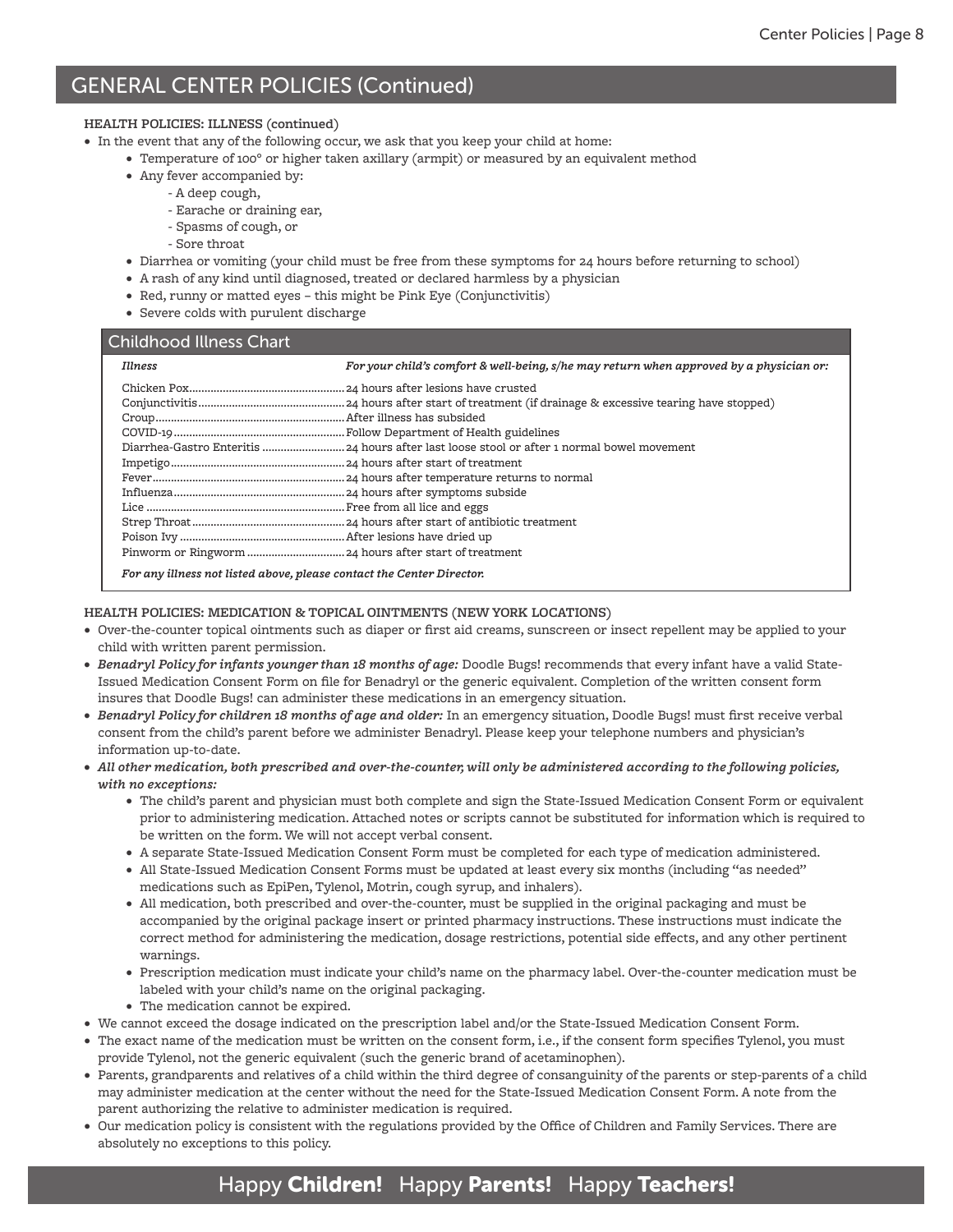#### **INFORMATION CHANGES**

- It is the parent's sole responsibility to update the emergency contact information and review the financial agreement at least once every six months.
- Please notify the center immediately of any changes concerning allergy and health issues, home address, pick-up authorizations, and home or work telephone numbers.

#### **LICENSING AGENCY (NEW YORK STATE LOCATIONS)**

- Locations in New York State are licensed by the New York State Office of Children and Family Services (OCFS), and operates in compliance with OCFS regulations.
- A copy of our license and current child care regulations, emergency plan and transportation plan are available on site for your review.

#### **MEALS & SNACKS**

- Our company policy prohibits bringing homemade food or treats to share with other children within the center. If you opt to bring in a store-bought treat for a special event, please let us know beforehand.
- Infants: Parents must provide Doodle Bugs! with a written feeding schedule, complete with detailed instructions. Parents must also provide bottles, formula or breast milk, and any necessary baby food; bottles must be filled and ready-to-serve. Please label all food items, including bottles, with your child's first and last name. Per your request, we will provide table food which is prepared in our kitchen, according to the posted menu.
- We serve breakfast, lunch and afternoon snack. All meals and snacks are prepared in our kitchen, which has been approved by the appropriate local and state agency.
- If your child arrives after 9:00am and needs breakfast, we ask that you inform the classroom teacher. After 9:00am, we may have to serve a cold breakfast (depending on the morning breakfast item).
- Our menu has been approved by a licensed nutritionist and is posted on the parent's board for you to review.
- If your child does not like a menu item, we have limited variety of substitutions (sandwiches). Parents are also welcome to bring in a nutritional "brown bag" lunch that does not require refrigeration or heating.
- Our faculty will happily prepare a healthy alternative if health, cultural or religious considerations preclude your child from eating a particular menu item. Please contact the Center Director to arrange for these pre-planned menu substitutions.

#### **NAP TIME**

- Children enrolled at Doodle Bugs! need time during the day to rest and relax. Infants are of course, on individual schedules based on the child's needs and the parents' preferences, but a group nap time is scheduled for all toddlers, preschoolers and prekindergarteners, beginning at approximately 12:30pm.
- Children will nap in their classroom, while supervised by teachers. Parents are required to sign a nap time agreement. Some locations may utilize an OCFS-approved waiver for toddler, preschool and pre-k classrooms to allow one teacher to briefly leave the classroom while children are asleep. One responsible adult always remains in the classroom.
- Teachers provide individual cots or mats for the children, and encourage them to lay down with a blanket and comfort item from home.
- Stories, soft music and dim lights help the children with the transition to this rest period. Children who do not fall asleep are provided with quiet opportunities to learn and play, including but not limited to books, puzzles, and art activities.
- Back to Sleep: Infants are placed in cribs, on their backs, to sleep, in accordance with American Academy of Pediatrics recommendations.
- Infants with medical conditions that require other sleeping arrangements must have detailed written instructions from a physician on file.

#### **NATIONAL ACCREDITATION**

- Doodle Bugs! has earned prestigious accreditation by the Middle States Association Commission on Elementary Schools (MSA).
- MSA has provided nationally recognized accreditation to elementary schools, high schools and colleges since 1978; an innovative Early Age Accreditation project debuted in 2004. Doodle Bugs! was invited to participate in 2004 and is thrilled to be part of this collaborative effort to set high-quality standards for early childhood programs.
- Participation in the MSA accreditation project is evidence of Doodle Bugs! commitment to early childhood education and dedication to continuous improvement.

#### **OPEN DOOR POLICY FOR ENROLLED FAMILIES**

- As a member of the Doodle Bugs! family, please consider our center to be a comfortable extension of your home a place where you are always invited, always welcome, and always appreciated.
- Our teachers, front desk personnel, Director Assistant and Center Director are always available to answer your questions, to review your child's progress or to discuss any concerns that you may have. We encourage you to speak to your child's primary teacher regularly, and to work together to identify the best possible time and method for daily communication.
- Parents are encouraged to visit the center at any time, and pre-notification is not necessary. You may participate in our classroom activities, play with your child on the playground, or have lunch together. If you are interested in discreetly observing your child's day, you may also use the parent's lounge to watch your child's classroom on the video monitors.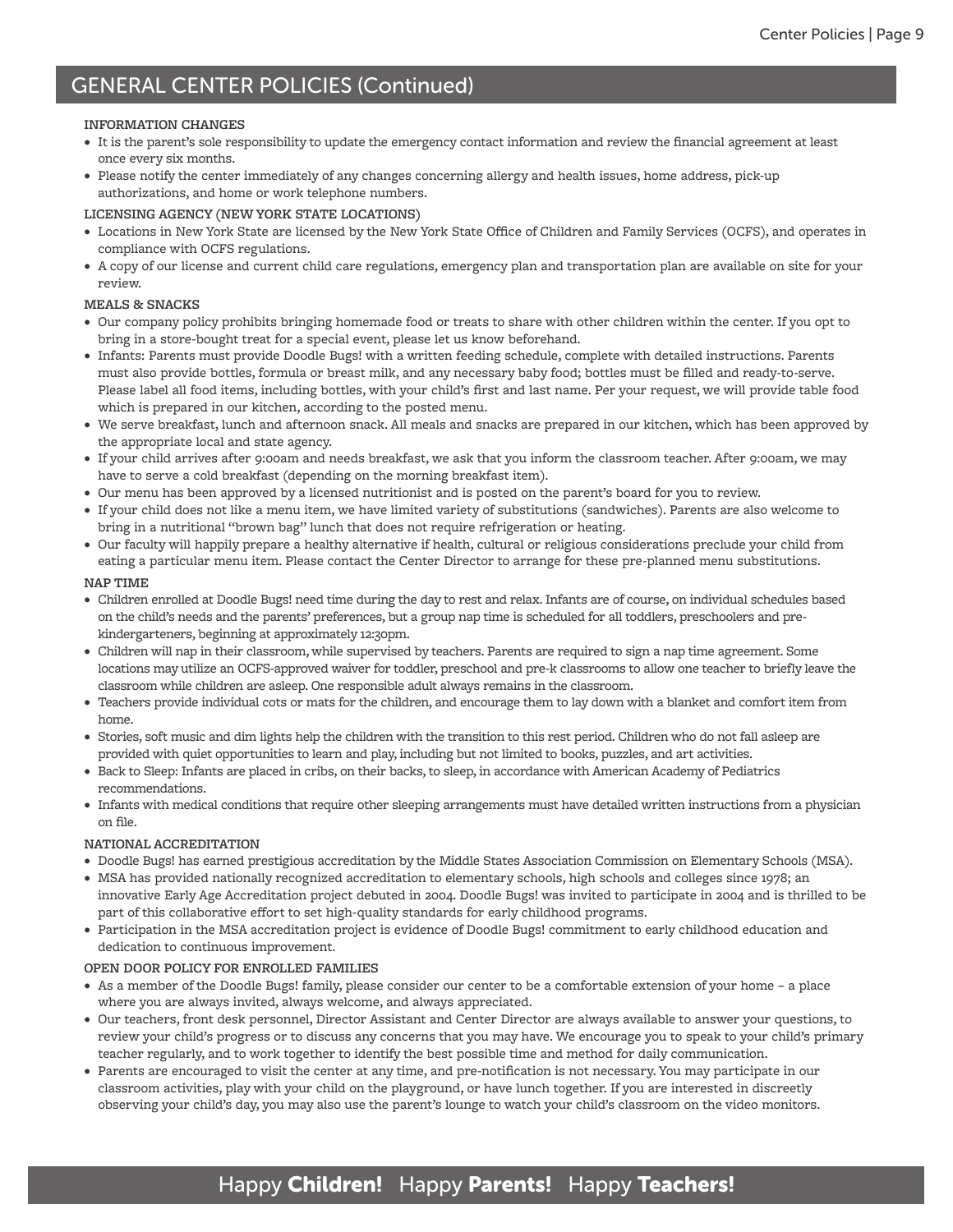#### **OPEN DOOR POLICY FOR ENROLLED FAMILIES (continued)**

• Grandparents, aunts, uncles and family friends are also welcome to visit the center, however we request that you provide us with advance notification. If the visitor is not listed on your child's enrollment application, you must provide written authorization prior to the visit. All visitors are required to provide photo identification.

#### **OUTDOOR PLAY**

- Outdoor play is an integral part of our educational program, contributing to your child's health and development. Children remain inside when the weather is inclement (including extreme heat or cold), but otherwise participate in daily outdoor activities.
- Please dress your child appropriately for daily outdoor play, including sneakers or other sturdy, rubber soled shoes.

#### **PARENT/GUARDIAN CODE OF CONDUCT**

- For the health of all Doodle Bugs! employees, children, and associates, smoking is prohibited in the building and on the premises, this includes e-cigarettes.
- While it is understood that parents/guardians will not always agree with Doodle Bugs! employees or the parents/guardian of other children, it is expected that all disagreements be handled in a calm and respectful manner. Threatening, harassing or otherwise disrespecting staff, other parents or other children will not be tolerated. The use of profane, lewd, vulgar or abusive language or gestures is strictly prohibited.
- Weapons, fire arms, and ammunition are prohibited in the building and on the premises at all times.
- Failure to adhere to this code of conduct will result in the termination of the child's enrollment.

#### **PARENTS' LOUNGE**

- You are encouraged to use our Parents' Lounge at any time. Parenting resources, newspapers, and a telephone for local calls are available for your use.
- Coffee You are welcome to take a cup of coffee with you to work, or you may drink your coffee in the lounge. The coffee is very hot, so please use caution when pouring and drinking. For safety reasons, please refrain from bringing coffee into the classrooms.
- Video Surveillance System The CCTV monitors located in the Parent's Lounge are available for your use. You may request that your child's classroom appear on the monitor for your viewing.

#### **SCHEDULE CHANGES**

- You may add additional days to your child's current schedule, provided that space is available and your account is paid up-todate. Please call the Center Director as soon as you know that you will need child care for an additional day. If you add a day, your account will be charged the appropriate tuition fee. Once your account has been charged, refunds will not be issued for any reason.
- You may make permanent schedule changes with two weeks written notification and Center Director approval. The schedule changes may not be granted in instances when the new schedule conflicts with enrollment waiting lists and typical enrollment patterns.
- Switching days cannot be permitted, as it is difficult to schedule teachers, plan menus, and run an efficient center.

#### **SCHOOL AGE ENROLLMENT**

- *• Tuition & Vacation Policy*
	- If your child is enrolled in our Before & After School Program, tuition is only billed for the days that your child's school is open. If you need care on school holidays and recess, please see your Center Director to check on availability and to add these days.
	- Sibling discounts do not apply for full days or early dismissal charges when school is not in session.
	- School Age students do not receive vacation day credits, since we do not bill tuition on school holidays or recess if your child does not attend.
- *• Elementary School Holidays, Recess and Early School Dismissal*
	- Your child must be registered in our program prior to attendance, with up-to-date enrollment and medical forms.
	- Please call if you need child care when your child's elementary school is closed for a holiday or recess.
	- After such arrangements are made, we will bill your account the appropriate tuition amount. Refunds will not be issued if your child does not attend.
- *• Weather-Related and Emergency Elementary School Closings*
	- Your child must be registered in our program prior to attendance, with up-to-date enrollment and medical forms.
	- If your child's school closes, please call the center ahead of time to make sure that the center is open and that space is available for your child. Once we reach our licensed capacity, we can no longer accept additional children.

#### **SECURITY**

- Doodle Bugs! maintains a state-of-the-art security system which requires cooperation from every parent.
- Centers are equipped with secured keyless entry.
- Each parent will use a 4-digit passcode, which is stored on our computer, to gain access into the center.
- When entering the building, we ask that you do not hold the door open for anyone that you do not recognize. This will help us to ensure a safe environment.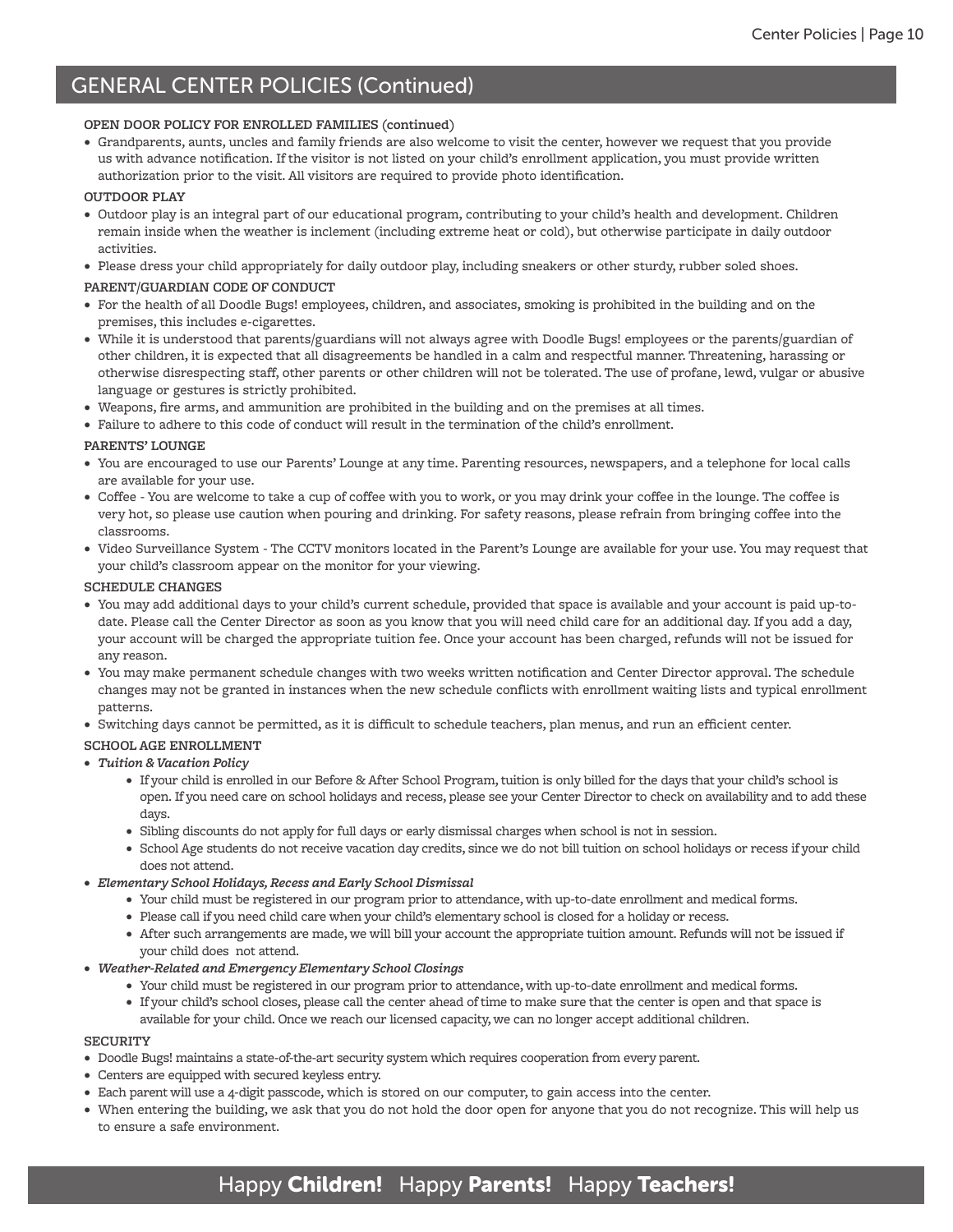#### **SECURITY (continued)**

• In the event that Doodle Bugs! deems any person to be a potential safety concern, entrance into the center and/or access to any child will be denied.

#### **SEVERABILITY**

• In the event that any of the provisions, or portions thereof, of these Center Policies are held to be unenforceable or invalid by any court of competent jurisdiction or by an arbitration panel, the validity and enforceability of the remaining provisions, or portions thereof, shall not be affected thereby, and full effect shall be given to the intent manifested by the provisions, or portions thereof, held to be enforceable and valid.

#### **SPECIAL NEEDS, CHILDREN WITH**

• If you suspect your child may have an unidentified special need, please ask the Center Director for more information about the early intervention programs available in your area. Early intervention services are usually free of charge, and are designed to help parents of young children (birth - age 3) identify needs and secure appropriate treatment. Similar options are available for older children (age 3+), via the local school district.

#### **TABLET/INTERNET USE**

- The Internet provides an opportunity to explore the vast educational resources available for children. Doodle Bugs! uses hardware and/or software for content monitoring and filtering, which blocks access to thousands of websites, web pages, email addresses, and chat rooms that contain or display offensive language, sexual explicitness, hate themes, or physical violence. Even with the security measures that we have implemented, we cannot guarantee 1oo% safe access to the Internet. We believe that the chance of exposure to inappropriate material is minimal; however, we must inform you that the possibility still exists.
- You may request in writing that your child be excluded from tablet use at Doodle Bugs!. If you do not express your desire to exclude your child from such use, you agree to discharge Doodle Bugs!, its employees and its affiliates, from any responsibility or claim resulting from the use of the Internet and/or tablet.

#### **TERMINATION**

• Doodle Bugs! reserves the right to terminate any child's enrollment immediately, for falsifying information or any reason that we deem necessary.

#### **TOILET TRAINING**

- As with all other areas of your child's development, Doodle Bugs! will support your child through the toilet training process, and will not pressure you to begin training at a specific age.
- When you observe signs of readiness, please inform our faculty that you are initiating training at home. Teachers will then encourage and support your child's independence by assisting him with toileting at the center. With your cooperation and support of developmentally appropriate practices, we will make every effort to ensure consistency between home and the center.

#### **TRANSPORTATION**

- *• District Bus Service:*
	- The Victor Central School District (VCSD) provides transportation for school-age children to and from our center. Our faculty will escort your child to and from center and the bus. The designated drop-off point is directly in front of our center.
	- If you utilize the District Bus Service, you must contact the VCSD transportation office directly and confirm all pick-up/ drop-off arrangements. The bus numbers and pick-up/drop off times will be posted outside the school-age classroom.
	- Discipline problems on the bus are addressed by Victor Central School District's transportation office.
- *• Hired Transportation Service*
	- Field trip transportation will be provided by a hired transportation service, such as a chartered bus.
	- Families receive prior notice of all field trip plans, including transportation details.

#### **UNIVERSAL PRE-KINDERGARTEN (UPK)**

- The UPK program is held 180 days per year, according to the VCSD UPK program calendar.
- Students enrolled in the UPK program at Doodle Bugs Victor must jointly enroll in the center's Pre-K program and the VCSD UPK lottery process. Full-time enrollment in UPK requires compliance with all Center Policies.
- Students enrolled in the UPK program and selected in the VCSD lottery process will receive a daily tuition credit from the center's Pre-K tuition for each of the 180 days the program is in session.
- VCSD attendance guidelines require a written explanation, signed by a parent or guardian, for any absence from the UPK program. Extended absences may result in dis-enrollment from the UPK program. Families are encouraged to plan vacations in accordance with VCSD school recesses.

#### **WEB-CAM/VIDEO SURVEILLANCE SYSTEM**

- Doodle Bugs! utilizes Watch Me Grow® in our centers. By enrolling your child at Doodle Bugs!, you acknowledge and agree to the terms of the Watch Me Grow Privacy Policy. Parents may view and print the terms of the agreement by visiting https:// watchmegrow.com/terms-use.
- In accordance with Watch Me Grow® policies, internet viewing is intended for live viewing only. For privacy reasons, taking screen shots or recording is strictly prohibited and will result in suspension or termination of your account.